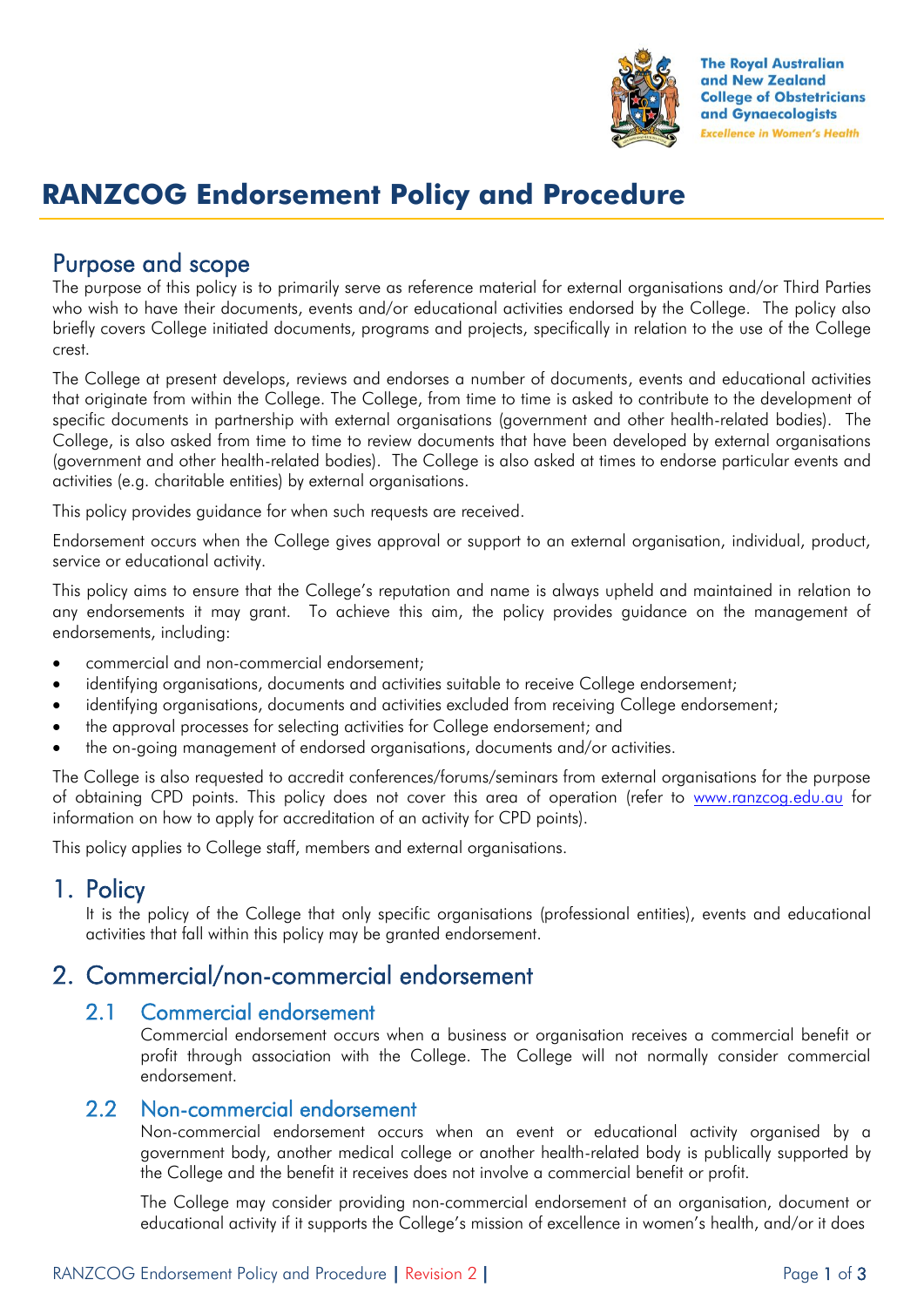not create an actual, potential or perceived conflict of interest between the organisation, individual personnel, document or activity and the College. It must also create a positive image in regards to women's health for the College.

Generally courses or workshops will not be granted endorsement status, but may be granted permission to use the term 'supported by RANZCOG' and will be able to use the College crest. Such requests will be considered on a case by case basis.

A formal application must be received by the College for assessment. If endorsement (or support) is approved by the College, a formal letter of agreement setting out the terms and conditions of the level of support or endorsement will be provided to the applying body or individual.

### 3. Procedure

A formal written request for College endorsement or support must be submitted. The application must include the following information to allow an informed decision to be made regarding the proposal:

- Details of the organisation, document or activity to be endorsed/supported.
- Details of what type of endorsement/support is sought by the organisation or individual, ie use of College crest.
- Contact details.
- Details of any other bodies/partners involved in the event or with the organisation.
- Details of the objective of gaining endorsement/support.
- A statement that the organisation, document or activity will not profit from the event/document or activity.
- A statement that the applicant is not aware of any actual, potential or perceived conflict of interest relating to the College or College staff members.
- Acknowledgement that if College endorsement/support is granted, the conduct of the organisation or activity reflects on the College. Also, that the organisation will ensure that any activities which could reasonably be viewed as bringing the College into disrepute do not occur or are quickly identified and terminated.

#### 3.1 Repeat events

If an organisation, document or educational activity has previously been endorsed, this does not mean that there is automatic endorsement/support for future activities or for future versions of documents. An application must be made each time and will be judged on its individual merits, as if for the first time.

#### 3.2 Letter of agreement

Once endorsement/support has been granted, the arrangement must be detailed in a written agreement (letter format). The agreement should clearly spell out the intentions of both the College and the Organisation.

The letter should contain the following areas:

- The organisation's full (corporate) name.
- A description of the event or activity to be endorsed/supported, the time period of the event or activity and the objective.
- The type of endorsement/support that the College will provide, ie how and in what format the College crest can be used.
- Contact details for both parties.
- A statement that the endorsement/support of the activity, document or organisation does not imply endorsement/support of an organisation, individual, service or product and the organisation will not claim or imply endorsement/support in any public communications or advertising.
- Details of how and when an endorsement/support may be withdrawn.

### 3.3 Cancellation of an endorsement

Should the College become aware of any circumstances that arise because of breaches made or risks are identified, then the suitability of the endorsement agreement must be reviewed by the College and a decision made as to whether to continue, vary or terminate the agreement.

Circumstances which may lead to the modification or termination of an endorsement agreement may include, but not limited to:

a significant change in the event's or organising body's mission or objectives;